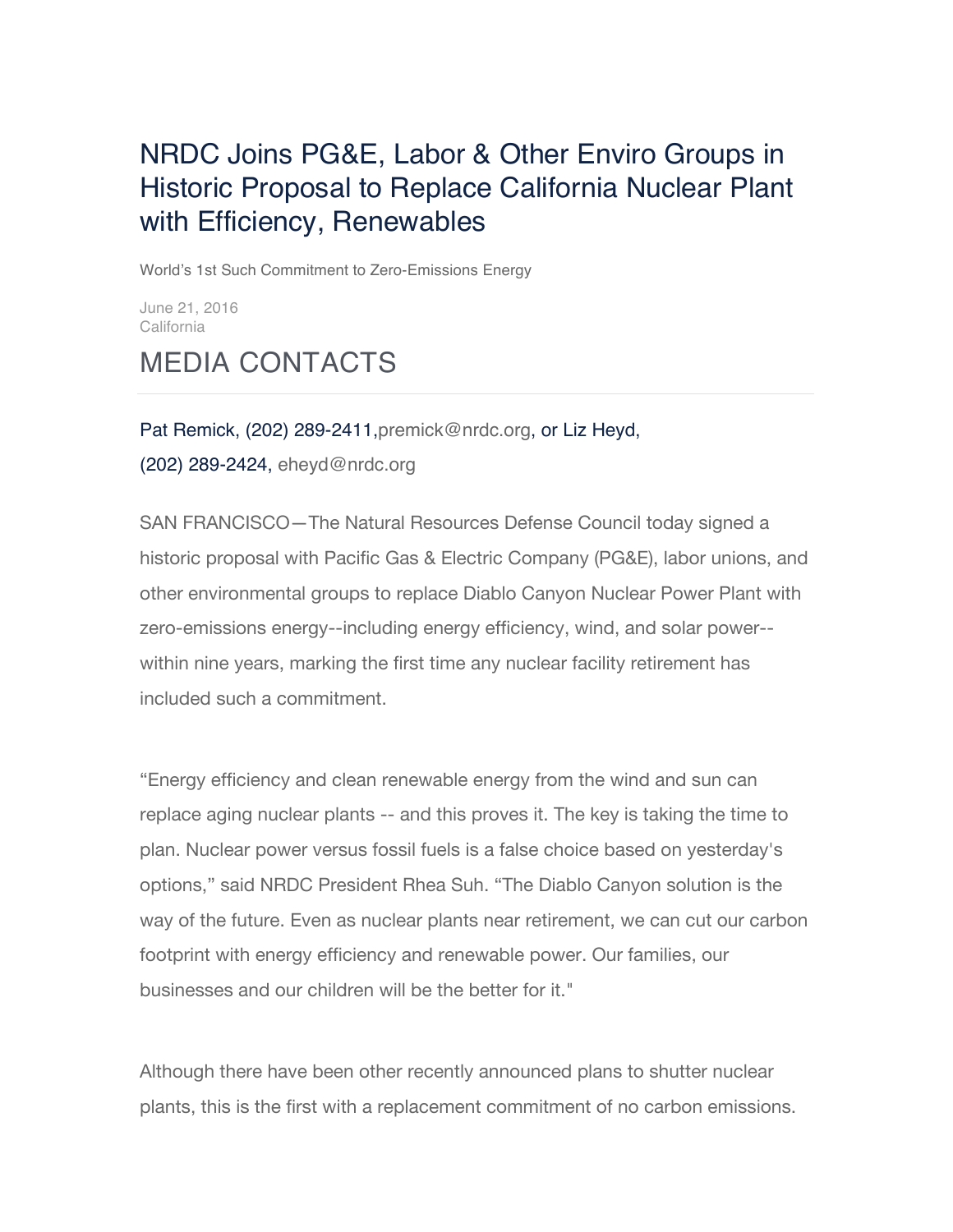The generation from California's last remaining nuclear power plant, which began operating in 1985, will be replaced with efficiency programs that reduce electricity needs; wind and solar power; demand response (compensating customers for reducing their electricity use during peak periods); and increased amounts of capacity to store wind and solar energy for later use.

NRDC, which will join the other signatories in supporting the Joint Proposal before state and federal regulators, estimates PG&E customers will save at least \$1 billion from its implementation.

Also signing the proposal were Friends of the Earth, Environment California, the International Brotherhood of Electrical Workers Local 1245, the Coalition of California Utility Employees, and the Alliance for Nuclear Responsibility.

Under the Joint Proposal, PG&E will withdraw its request for a 20-year extension of its Nuclear Regulatory Commission licenses for Diablo Canyon's two generating units near San Luis Obispo. The current licenses for Diablo's two units about 250 miles south of San Francisco expire in November 2, 2024, and August 26, 2025, respectively.

NRDC was invited originally by Friends of the Earth and PG&E to participate in negotiating a proposal for the orderly closure of Diablo Canyon because of NRDC's years of participation in California electricity proceedings and expertise on energy efficiency, renewable energy resources, and the safe decommissioning of nuclear plants. Energy Program Co-Director Ralph Cavanagh was NRDC's lead negotiator, supported by members of NRDC's Energy and Transportation, Nuclear, and Oceans teams.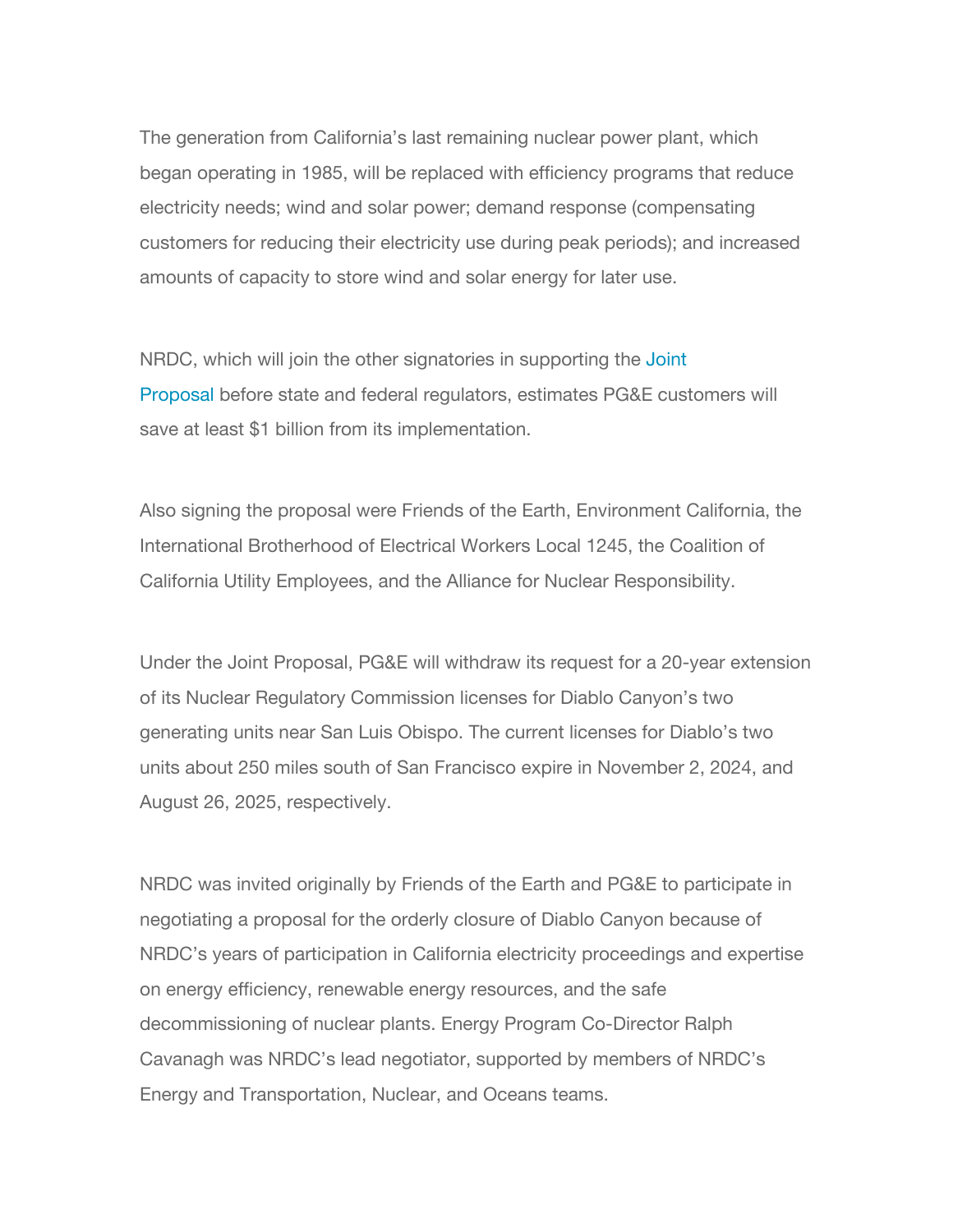"Giant baseload nuclear power plants like Diablo Canyon cannot easily be taken offline or ramped up and down as system needs change, which obstructs the integration of renewable resources with variable output into the electricity grid. This worsening problem is forcing the California grid operator to shut down lowcost renewable generation that could otherwise be used productively," Cavanagh said.

The Joint Proposal includes an increase in PG&E's target for renewables to 55 percent, effective in 2030, as compared to the state's statutory goal of 50 percent renewables by that date.

Diablo Canyon accounts for about 9 percent of California's in-state power generation, 6 percent of the state's total electricity mix, and about 20 percent of the electricity in the service territory of PG&E – one of the nation's largest combination natural gas and electric utilities, serving 16 million people in northern and central California.

The announcement precedes a decision by the California State Lands Commission on whether to extend the permit allowing the plant continued access to ocean cooling water. The parties to the Joint Proposal will support the extension at next Tuesday's (June 28) meeting, which would allow the plant continued access to ocean cooling water from the current permit's 2018 expiration date through the end of the two-unit plant's current operating licenses in 2024 and 2025, respectively. Ocean water intakes would drop significantly once the plant begins its decommissioning process.